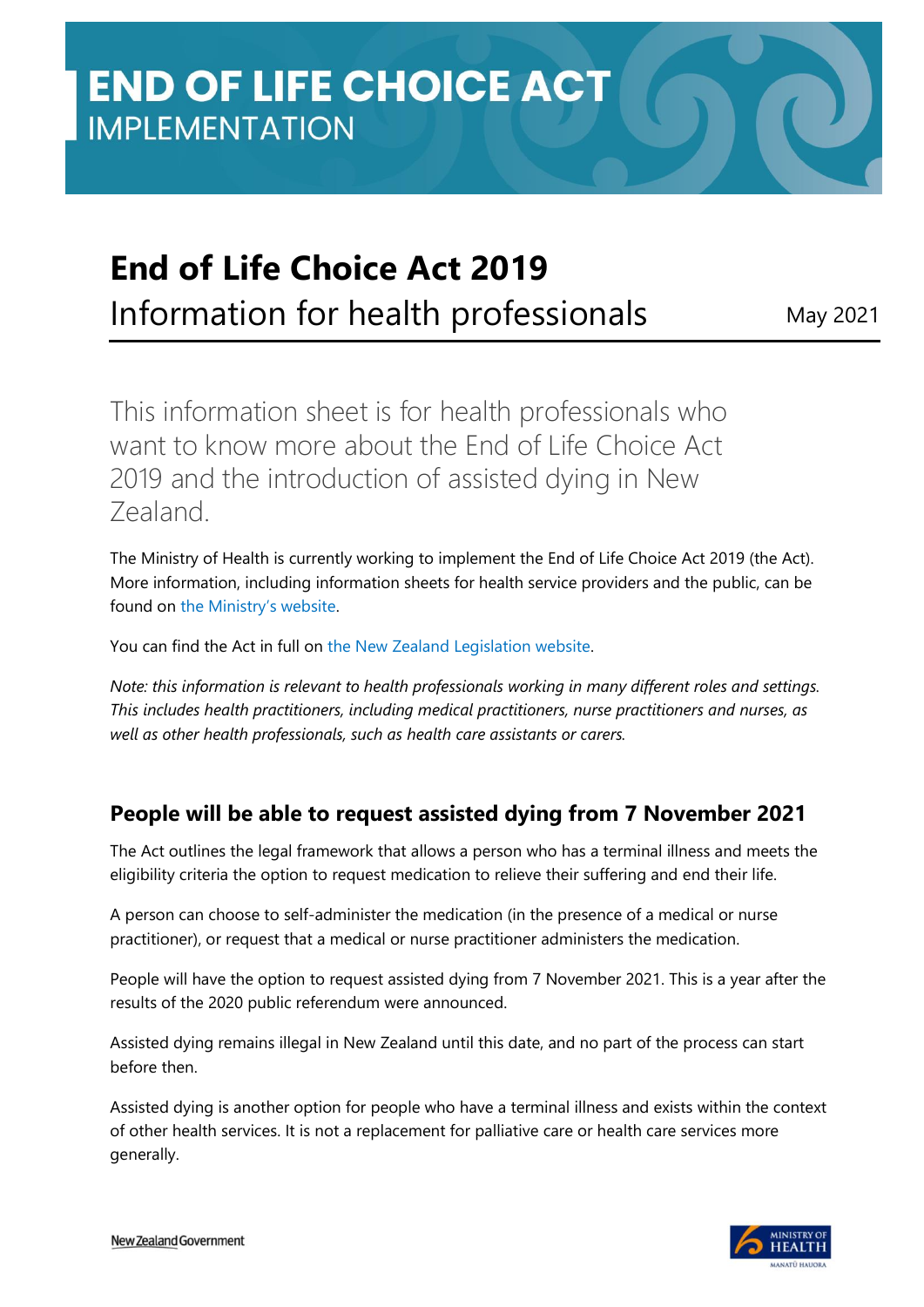## **A person must meet strict criteria to be eligible for assisted dying**

The Act gives a person the option to request assisted dying. However, they must meet strict and specific criteria to be eligible. Not everyone with a serious illness will be eligible for assisted dying.

To be eligible, a person must meet all of the following criteria:

- be aged 18 years or over
- be a citizen or permanent resident of New Zealand
- suffer from a terminal illness that is likely to end their life within six months
- be in an advanced state of irreversible decline in physical capability
- experience unbearable suffering that cannot be relieved in a manner that the person considers tolerable
- be competent to make an informed decision about assisted dying.

A person cannot receive assisted dying solely because they are suffering from a mental disorder or mental illness, have a disability, or are of advanced age.

# **A person must be competent to make an informed decision about assisted dying**

One of the criteria for eligibility is that the person is "competent to make an informed decision about assisted dying". This means the person requesting assisted dying must be assessed and found competent to make an informed choice about assisted dying. A person's competence is not assumed.

Both the medical practitioner treating the person and a second, independent medical practitioner must agree that the person is eligible for assisted dying.

If either medical practitioner is unsure of the person's competence to make an informed decision, a third opinion from a psychiatrist must be sought to determine competency.

If the opinion is reached that the person is not eligible as they are not competent to make an informed decision, the process ends. The person must be considered competent at the time the medication is administered. Advance directives cannot be used for assisted dying.

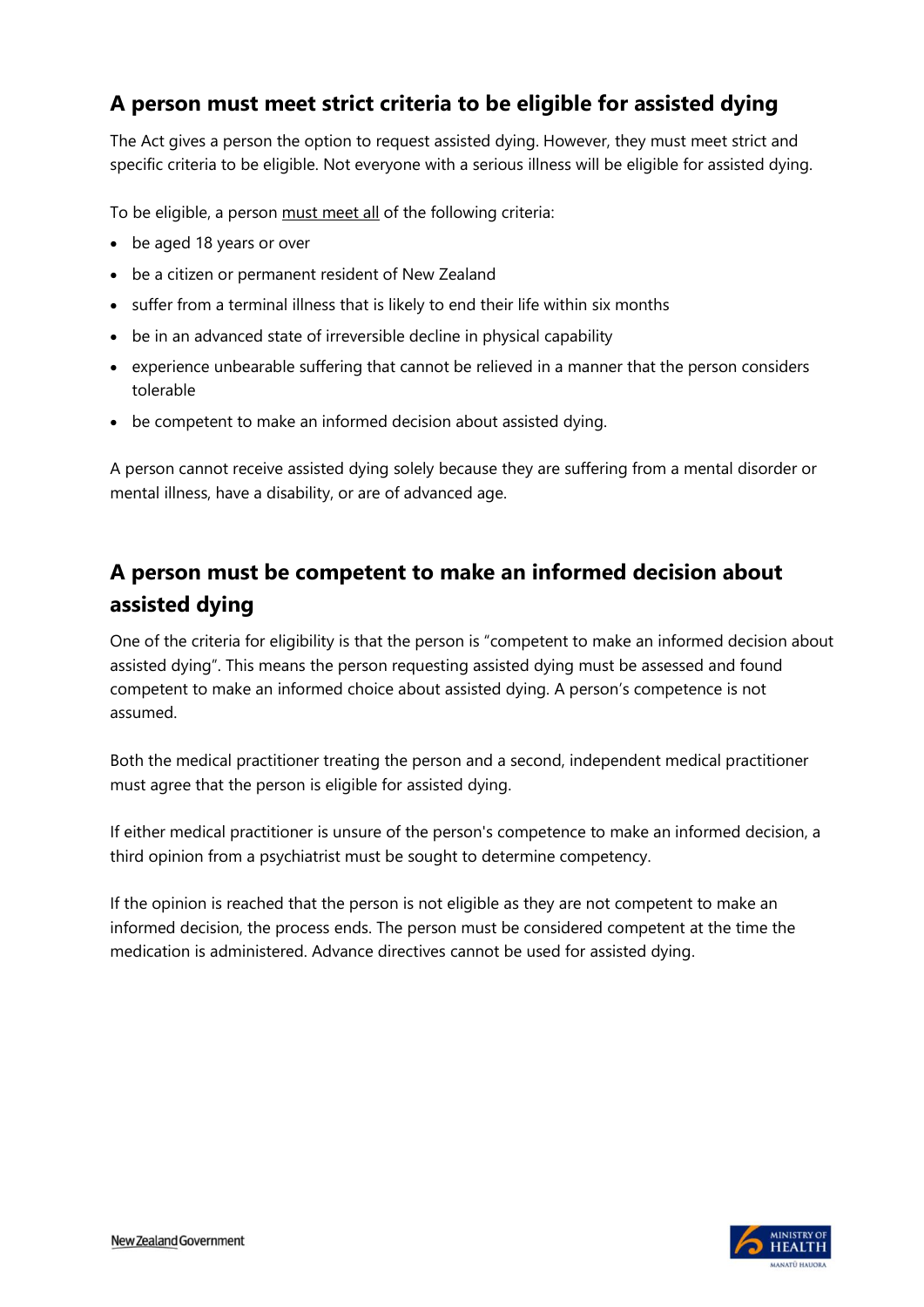## **The process can stop at any time**

If a person changes their mind about choosing assisted dying, they can stop the process at any time up until the point that the medication is administered. The medical practitioner must explain that they can change their mind as part of the assessment process.

Before the medication is administered, the medical or nurse practitioner will ask the person if they choose to receive the medication. The person can choose to take the medication then, delay taking the medication to a later date (within six months of the date originally chosen), or cancel their request for assisted dying.

If during any stage of the process it is decided that the person is not eligible, the medical or nurse practitioner must stop the process and explain the reason the process has stopped to the person.

The medical or nurse practitioner must also stop the process if coercion is suspected.

# **Talking to patients about assisted dying**

As a health professional you may be asked about assisted dying. It is important you think about how you may respond if assisted dying is raised with you. This includes how you can respond with respect and compassion, regardless of your personal views.

The Act is clear that the person requesting assisted dying must be the one to raise it first. Health professionals are not able to suggest assisted dying as an option or initiate discussion about assisted dying unless the person has done so first.

#### **If someone asks you about their options for end-of-life care**

You can talk to them about their other options, such as palliative care. However, you can only talk to them about assisted dying if they raise this with you first.

#### **If a person's carer, whānau or friend asks you about assisted dying**

You can direct them to general information about the service. Where appropriate, you can also make them aware they can't make a request on another person's behalf and that assisted dying must be requested by the person and must be the person's choice based on their informed consent.

Whānau, carers, welfare guardians or holders of an Enduring Power of Attorney cannot request or make a decision about assisted dying on someone's behalf.

#### **If a person who is not eligible (such as not having a terminal illness) requests assisted dying**

If you have a conscientious objection you are not required to assess eligibility. If you are a medical practitioner without a conscientious objection, following consideration against the eligibility criteria,

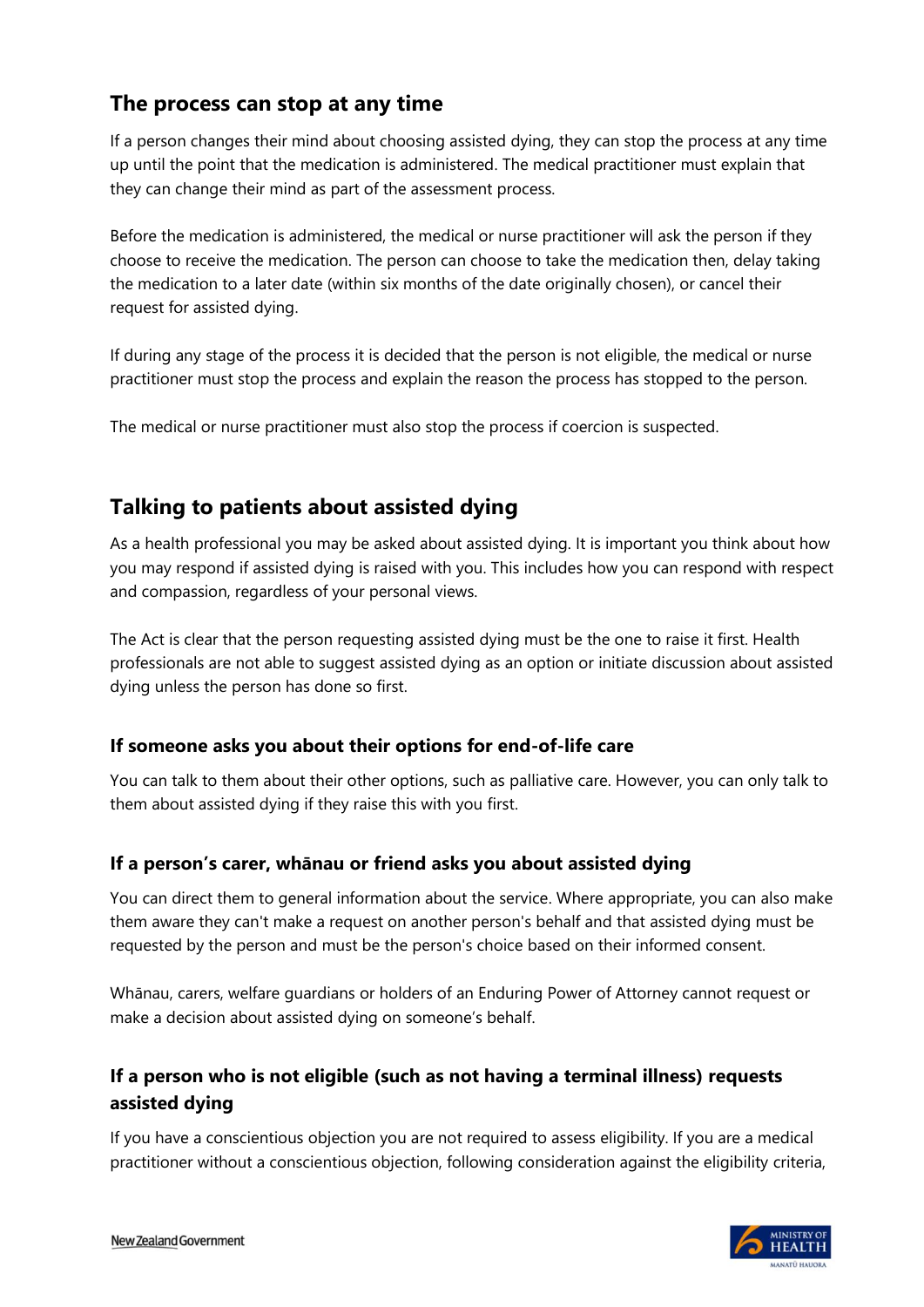you should explain to them that they are not eligible, and why. You can talk to them about their other care options, how they feel about these options and why they raised assisted dying.

You should also consider whether the person would benefit from being referred to or told about other services, such as mental health or wellbeing support.

#### **If a patient raises assisted dying with you before 7 November 2021**

You can tell them that assisted dying is not yet available in New Zealand. People can only request assisted dying from this date.

If someone wants further information about assisted dying, you can direct them to the Community Information sheet on the Ministry's website.

## **Being involved in assisted dying services**

The Act outlines the high-level process for providing assisted dying services. This process explains certain steps that include medical practitioners, psychiatrists, pharmacists and nurse practitioners. If you are in one of these professions, you may wish to consider if you are willing to be part of this process.

- If you are a medical practitioner, you may wish to consider if you are willing to perform assessments and administer the medication, or provide an independent second opinion.
- If you are a psychiatrist, you may wish to consider if you are willing to provide a competency assessment.
- If you are a pharmacist, you may wish to consider if you are willing to dispense the medication.
- If you are a nurse practitioner, you may wish to consider if you are willing to administer the medication.

Outside of the process outlined in the Act, there are other ways that health practitioners and health professionals can be involved in supporting someone who is choosing assisted dying. This includes care that could be provided by nurses or health care assistants.

This care could include:

- taking part in conversations with a person and their whānau about assisted dying
- providing expertise if a person would benefit from a specific approach, such as when working with disabled people, Māori or Pacific peoples
- discussing appointments for assisted dying or making practical arrangements to help prepare for the assisted death
- being present and provide comfort care to the person and support to their whānau at the time of the assisted death.

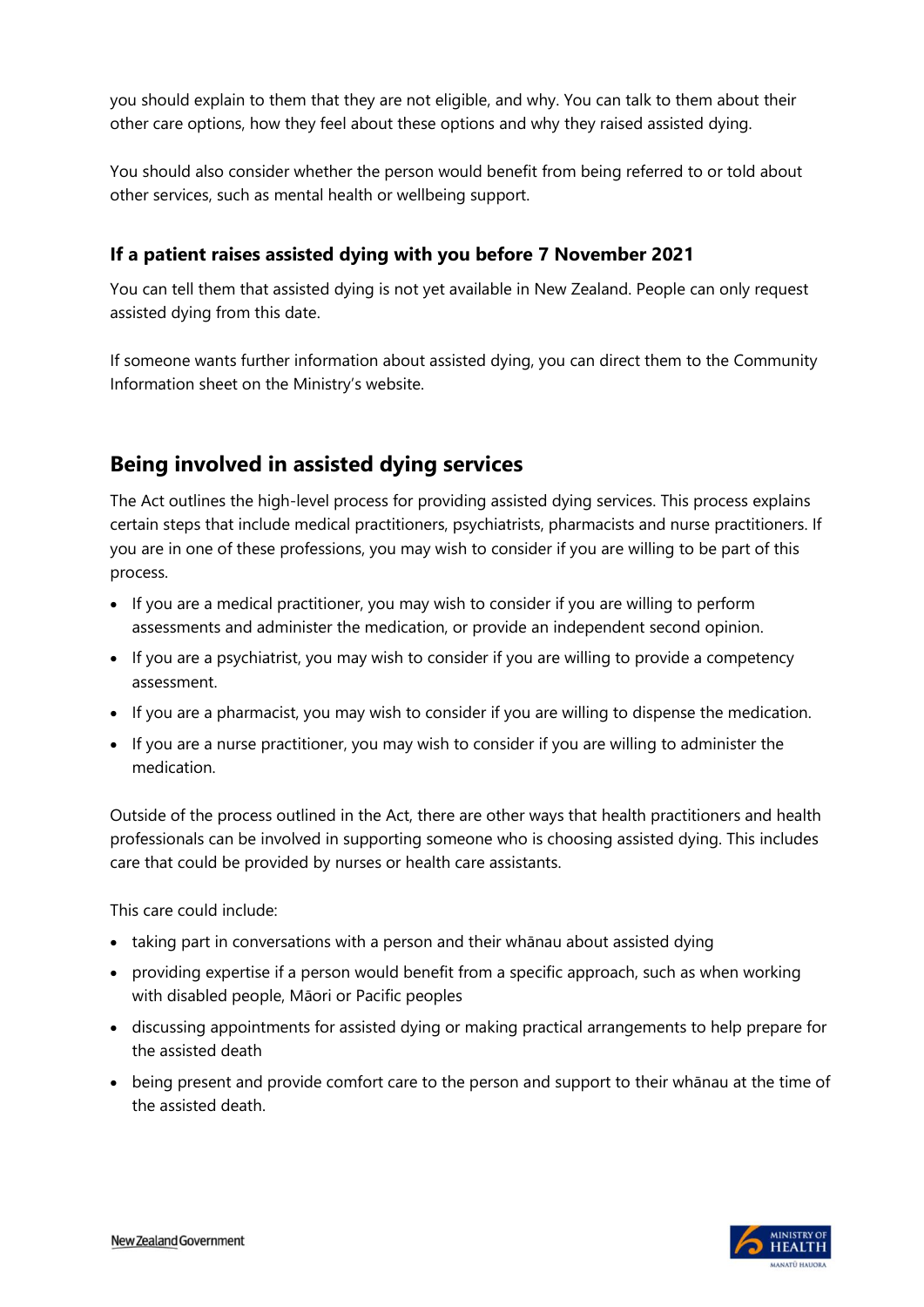# **Obligations if conscientiously objecting**

You do not have to be involved in providing assisted dying services if you have a conscientious objection.

Regardless of your personal beliefs you should still meet professional standards by not inhibiting someone's access to lawful medical treatment and ensuring that continuity of care is maintained for a person requesting assisted dying.

If a medical practitioner with a conscientious objection is asked by a patient about assisted dying, they have certain responsibilities under the Act. They must:

- inform the person of their objection
- tell the person that they have the right to ask the Support and Consultation for End of Life in New Zealand (SCENZ) Group for the name and contact details of a medical practitioner who is willing to participate in assisted dying.

The Act establishes the SCENZ Group to oversee a range of responsibilities related to assisted dying. These responsibilities include making and maintaining a list of health practitioners who are willing to provide assisted dying services. You can read more about the SCENZ Group on [the Ministry's website](https://www.health.govt.nz/our-work/regulation-health-and-disability-system/end-life-choice-act).

Other health practitioners with a conscientious objection can also follow these steps. They could also suggest that a person talks to their medical practitioner about assisted dying and/or direct a person to where they can find information about assisted dying.

# **Oversight over assisted dying**

The Ministry of Health will be responsible for the Act and has developed a work programme to implement it. The Ministry will also hold responsibilities for the ongoing oversight of assisted dying services once they are available.

The Act also creates three statutory roles within the health system to oversee assisted dying and make sure the processes outlined in the Act are followed.

#### **The (SCENZ) Group**

The SCENZ Group's role includes maintaining a list of health practitioners who are willing to be involved in assisted dying. It also has responsibilities relating to the Standards of Care, the required medical and legal procedures and the provision of practical assistance.

#### **The Registrar (assisted dying)**

The Registrar's role includes checking that the processes required by the Act have been complied with and notifying the medical practitioner of whether the process can continue. The Registrar can also receive complaints and, if necessary, refer them to the appropriate agency, such as the Health and Disability Commissioner.

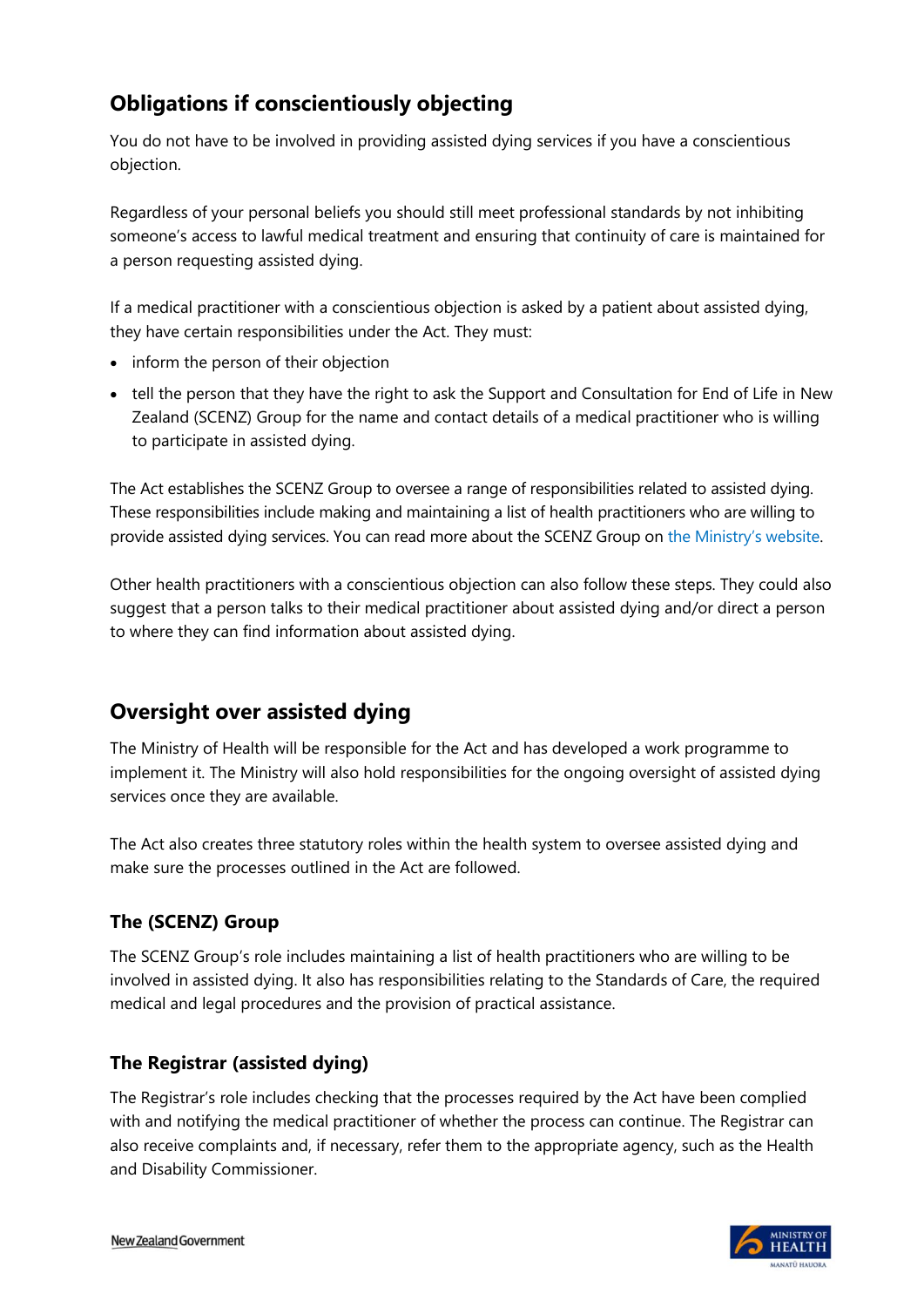#### **The End of Life Review Committee**

The End of Life Review Committee's role includes considering reports about the assisted death of a person under the Act and reporting to the Registrar on whether these reports show compliance with the Act.

## **Assisted dying and health service providers**

Assisted dying will operate differently within different health service providers, such as hospitals, primary care and aged residential care. As with other health care services, health providers will need to develop their own systems and processes to manage assisted dying.

You can find information about health service providers can start preparing for when assisted dying is available on [the Ministry's website](https://www.health.govt.nz/our-work/regulation-health-and-disability-system/end-life-choice-act/end-life-choice-act-updates).

The Ministry is still working to implement the Act, including developing policy for assisted dying services and service design. Further guidance will be available as this work progresses.

#### **Further information and guidance**

An online training module about the Act is now available through the Ministry's [LearnOnline](https://learnonline.health.nz/) platform. The module includes information health professional's rights and responsibilities under the Act. All health professionals are strongly encouraged to complete this module as it may help if you are asked about assisted dying.

Further guidance and training, including a series of webinars about assisted dying, will be available in the coming months. You can expect to receive updates through your employer or professional organisations about this.

The Ministry will provide more information about the implementation of the Act on [its website](https://www.health.govt.nz/our-work/regulation-health-and-disability-system/end-life-choice-act/end-life-choice-act-updates) as it becomes available. You can also subscribe to the Ministry's [newsletter for regular updates.](https://www.health.govt.nz/our-work/regulation-health-and-disability-system/end-life-choice-act/end-life-choice-act-updates)

## **Support for health professionals**

Assisted dying is a sensitive topic and may be difficult for some people.

You may want to talk to your colleagues or your employer about assisted dying services. These conversations can be important in deciding if and how you may be involved once assisted dying services are available.

If reading this information or talking about assisted dying has raised some distressing feelings for you, please know there is support available. You can:

• call or text [1737](https://1737.org.nz/) for free to speak to a trained counsellor at any time